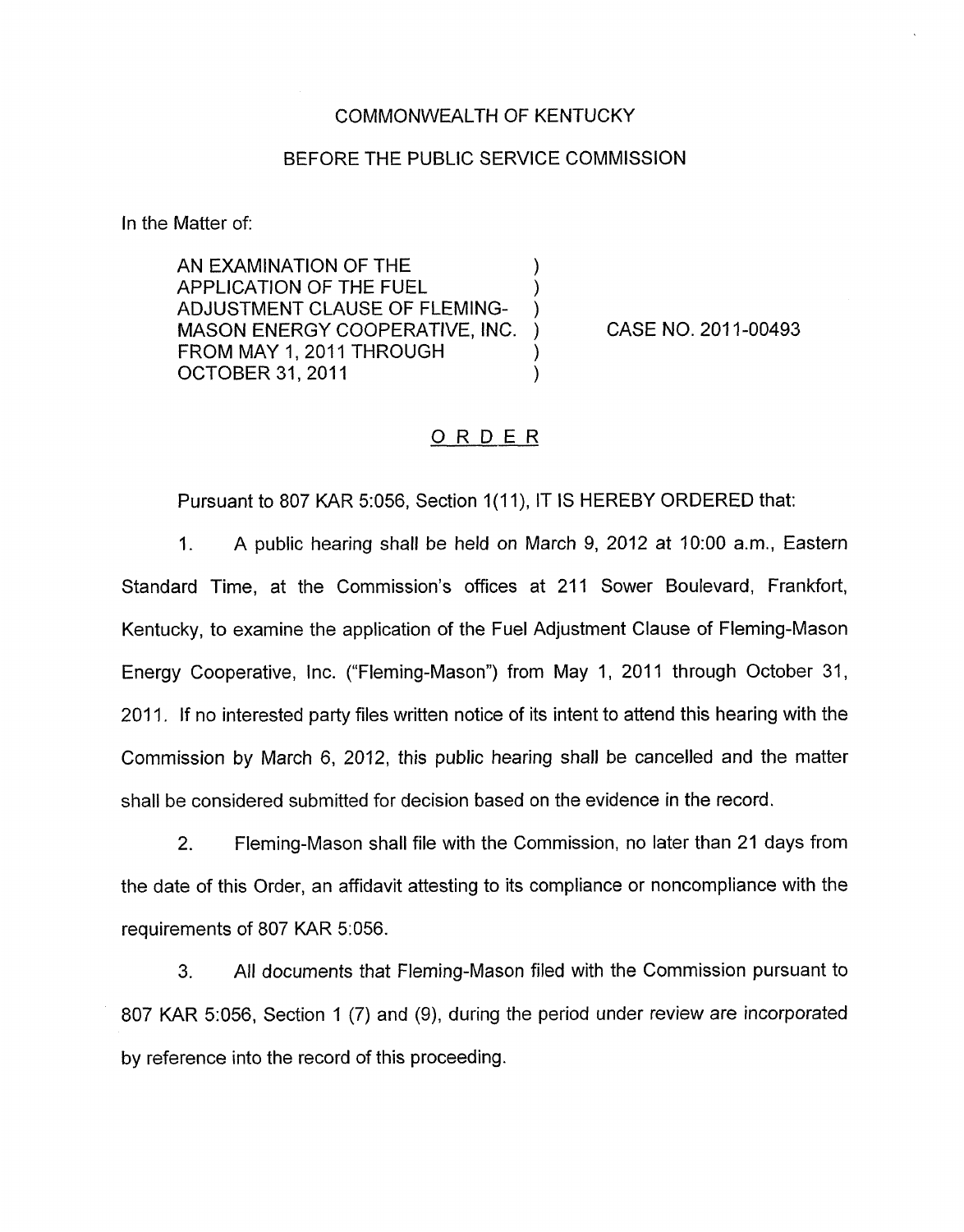**4.** Fleming-Mason shall publish the following notice no less than seven days or more than 21 days prior to the public hearing in a newspaper of general circulation in its service areas or in a trade publication or newsletter going to all customers. Fleming-Mason shall also file an Affidavit of Publication of Hearing Notice with the Commission no later than March 6, 2012.

> A public hearing will be held on Friday, March 9, 2012, at 1O:OO a.m., Eastern Standard Time, at the offices of the Kentucky Public Service Commission, 211 Sower Boulevard, Frankfort, Kentucky, to examine the application of the Fuel Adjustment Clause of Fleming-Mason Energy Cooperative, Inc. for the period May 1, 2011 through October 31, 2011. Individuals interested in attending this hearing shall notify the Public Service Commission in writing of their intent to attend no later than March 6, 2012. If no notices of intent to attend are received by that date, this hearing will be cancelled and the matter shall be considered submitted for decision based on the evidence in the record. Written notice of intent to attend this hearing should be sent to: Executive Director, Kentucky Public Service Commission, P.O. Box 615, Frankfort, Kentucky 40602.

*5.* The official record of the proceeding shall be by video only.

By the Commission



Director